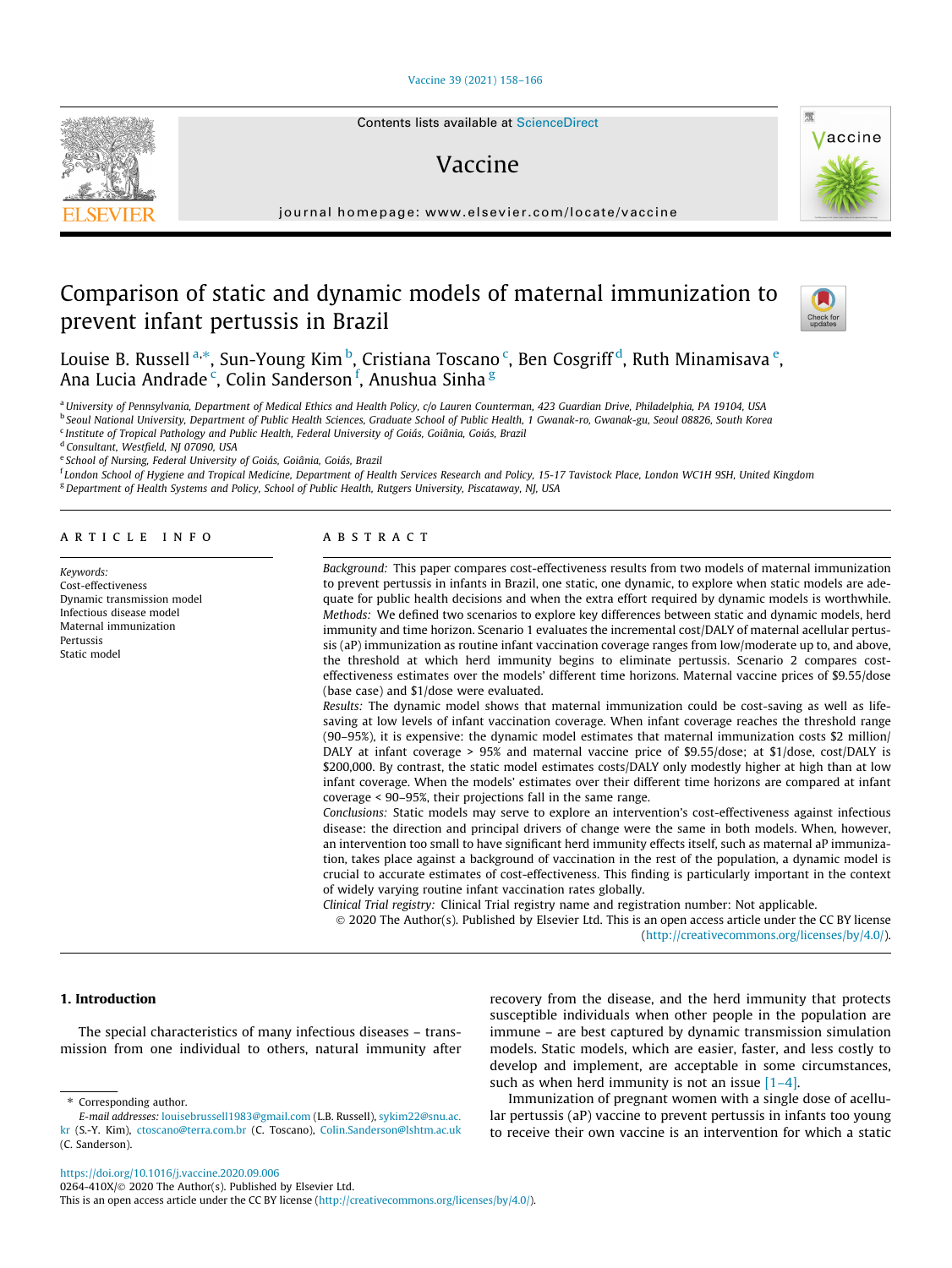model might be sufficient. The target population, pregnant women, is a small part of the total population, and the period of immunity conferred on infants by transplacental antibody transfer is short, perhaps 6 months at most [\[5\].](#page-8-0) Interest in maternal aP immunization has grown because, despite decades of routine infant and childhood vaccination against the disease, pertussis cases began to increase in many countries between 2005 and 2010, with an unusual rise in deaths among young infants  $[6]$ . Where it is introduced, maternal immunization supplements routine infant vaccination, which can produce significant herd immunity at high coverage levels. For the whole-cell pertussis vaccine the infant target vaccination coverage necessary to begin to eliminate pertussis is thought to be 90%-95% [\[3\].](#page-8-0)

To inform decisions about investing in maternal aP immunization, we compare two models, one static, one dynamic, that were developed for the same project and with the same purpose – to explore the public health impacts, costs, and cost-effectiveness of maternal immunization in low- and middle-income countries (LMICs) [\[7\]](#page-8-0). The static model, previously published, was parameterized separately for 3 example LMICs: Brazil, Nigeria, and Bangladesh [\[8\].](#page-8-0) The dynamic model, reported in this issue [\[9\],](#page-8-0) was built with Brazilian data and then partially re-parameterized to evaluate maternal immunization for Nigeria and Bangladesh. Dynamic models require much more data – of good quality – and take longer to build, so it was not efficient to try to fit a separate model for each country. Instead our strategy was to fit a dynamic model to one country, in this case Brazil, an upper-middle-income country with rich surveillance, hospitalization, and mortality data going back decades, and then use it to project results for others as well.

The purpose of this paper is to take advantage of the two models, built to evaluate the same intervention, in order to explore when static models are adequate for good public health decisions and when the extra effort required by dynamic models is worthwhile. Because the focus is model comparison, not the costeffectiveness of maternal immunization in different countries, we limited the comparisons to Brazil. We defined scenarios for model comparison that focused on two key differences between static and dynamic models, herd immunity and time horizon. We hypothesized that the cost-effectiveness of maternal immunization, although directed at a small portion of the population, depends on the level of routine infant vaccination and whether that level is above or below the target vaccination coverage at which the disease begins to be eliminated.

# 2. Methods

This section describes the models briefly with an emphasis on common features and key differences. We then describe the scenarios defined for the comparisons. A full description of the static model can be found in  $\begin{bmatrix} 8 \end{bmatrix}$  and of the dynamic model in  $\begin{bmatrix} 9 \end{bmatrix}$ . Diagrams of the models are included in [Appendix A](#page-0-0). Base-case parameter values for both models and data sources are shown in [Table 1.](#page-2-0)

# 2.1. Static model

The static model, a decision tree built in TreeAge Pro  $($  © TreeAge Software, Williamstown, Massachusetts), compares two strategies over an infant's first year: (1) Maternal aP immunization plus routine infant whole-cell (wP) vaccination versus (2) Routine infant wP vaccination alone [\(Appendix A](#page-0-0), Figure A-1). Maternal immunization plus routine infant vaccination branches according to whether or not the mother receives aP vaccine. After that, both strategies model the probability that an infant receives wholecell-pertussis-containing (wP) vaccine during its first year in each of five age intervals, defined below. For this paper the static model in [\[8\]](#page-8-0) was revised to include inpatient and outpatient treatment costs.

#### 2.2. Dynamic model

Four variants of a compartmental, age-stratified, dynamic model that included the entire population, not just mothers and infants, were tested against monthly data for the years 1999– 2016 [\[9\].](#page-8-0)  $(S = Susceptible, I = Infected/Infections, R = Recovered.)$ 

- o SIR: Those who recover are immune for life.
- o SIRS: Immunity wanes and repeat infections can occur.
- o  $SIRS<sub>2</sub>I<sub>2</sub>$ : Immunity wanes, individuals become susceptible again, and repeat infections can occur. Repeat infections are less serious so less likely to be reported.
- o  $SIR_2^BI_2$ : Immunity wanes and repeat infections are less serious so less likely to be reported. Those susceptible despite vaccination or previous infection are less susceptible. Exposure to infection can boost existing immunity.

Calibration was used to select some of the parameter values for each model variant. The calibration process selected parameter values that led to the best fit between the projections and the projection targets, incident pertussis cases and deaths observed over the period 1999–2016. For the calibration process model parameters were divided into two groups, those that were reasonably certain and those that were highly uncertain. The reasonably certain parameters were kept at their base-case values, which came from the published literature. The highly uncertain parameters were varied by means of 6 multipliers for contact rates between age groups, 3 for the reporting rate for outpatient cases, and 3 for the transmission probabilities per contact. To keep the computations manageable the multipliers were defined for 3 aggregated age groups  $(1, 1-9, 10 + \text{years of age})$ . The duration of immunity conferred by routine vaccination of infants with wP vaccine was also highly uncertain, so a total of 13 parameters were fitted by calibration. Akaike's Information Criterion (AIC) was used to compare the fit of the four model variants. The third variant,  $SIRS<sub>2</sub>I<sub>2</sub>$ , was the best-fitting model [\(Appendix A](#page-0-0), Figure A-2), although the second,SIRS, was close and produced similar results. See [\[9\]](#page-8-0) for more details about the dynamic model.

# 2.3. Common features of the models

#### 2.3.1. Strategies evaluated

Both models evaluate the cost-effectiveness of maternal aP immunization plus routine primary wP infant vaccination on the schedule used in Brazil (doses recommended at 2, 4, and 6 months), versus routine primary wP infant vaccination alone. Neither model includes the booster doses at 15 months and 4 years of age that are part of the recommended Brazilian schedule.

#### 2.3.2. Model outcomes

Both models project changes in deaths from pertussis, deaths from all causes, pertussis hospitalizations, pertussis outpatient cases, costs of maternal and infant pertussis vaccination, costs of pertussis outpatient and inpatient treatment, and costeffectiveness under different scenarios.

# 2.3.3. Data sources

Both models use national data for Brazil, as shown in [Table 1](#page-2-0).

# 2.3.4. Age groups

Both models divide the first year of life into 5 age intervals – 0– 1 month, 2–3, 4–5, 6–8, and 9–11 months – to capture the higher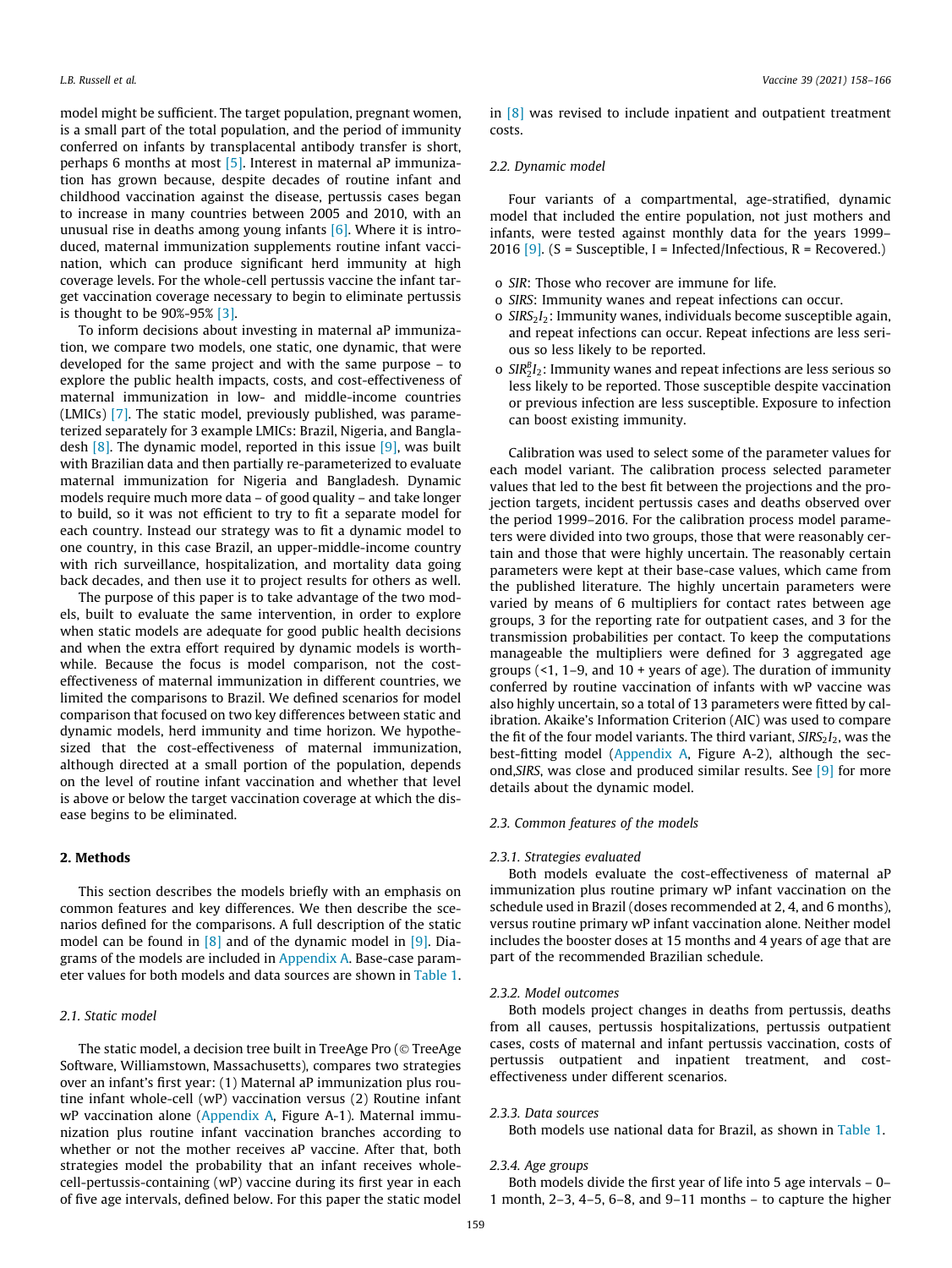# <span id="page-2-0"></span>Table 1

Parameter values (calibration range) used for model comparisons.

|                                                         | Symbol Parameter                                                                                                                                           | Source                                                                                                                                                                                              | Dynamic model value                                                                                                                                                                                                                  | Static model value                                                                                                                                                                                |  |  |  |
|---------------------------------------------------------|------------------------------------------------------------------------------------------------------------------------------------------------------------|-----------------------------------------------------------------------------------------------------------------------------------------------------------------------------------------------------|--------------------------------------------------------------------------------------------------------------------------------------------------------------------------------------------------------------------------------------|---------------------------------------------------------------------------------------------------------------------------------------------------------------------------------------------------|--|--|--|
|                                                         | Disease parameters                                                                                                                                         |                                                                                                                                                                                                     |                                                                                                                                                                                                                                      |                                                                                                                                                                                                   |  |  |  |
| λ                                                       | force of infection                                                                                                                                         | Calculated within the model from contact<br>rates and transmission probabilities per<br>contact.                                                                                                    |                                                                                                                                                                                                                                      | None in model                                                                                                                                                                                     |  |  |  |
| $\mathbf{c}_{ij}$                                       | contact rate                                                                                                                                               | Polish POLYMOD matrix [Appendices 3 and 7<br>in 9; 10]                                                                                                                                              | Adjusted for Brazilian/Polish<br>household size and in the<br>calibration process                                                                                                                                                    | None in model                                                                                                                                                                                     |  |  |  |
| $\mathbf{q}_j$                                          | transmission probability per<br>contact                                                                                                                    | [Appendix $7$ in $9$ , $11$ ]                                                                                                                                                                       | The probabilities in Table A below<br>were adjusted during the<br>calibration process                                                                                                                                                | None in model                                                                                                                                                                                     |  |  |  |
| γ<br>$\rho_1$<br>$\rho_2$<br>$\mu_{\pmb{p}}$            | 1/infectious period<br>reporting rate<br>reporting rate among $I_2$<br>pertussis mortality, deaths per<br>1000 population by age                           | $[12]$<br>Determined by calibration in dynamic model<br>Determined by calibration<br>Brazilian Ministry of Health, National<br>Mortality Information System (SIM). [13,14]                          | $1/21$ days<br>infants: 8.3%, 1-9y: 7.1%, 10y+: 6.2%<br>40% of the primary case rates<br>Brazil, 1999-2016                                                                                                                           | None in model<br>10% for infants<br>None in model<br>2007<br>2014<br>$0 - 1$ m<br>0.0187<br>0.1441<br>$2 - 3$ m<br>0.0965<br>0.0167<br>$4-5$ m<br>0.0186<br>0.0021<br>$6-8$ m<br>0.0000<br>0.0042 |  |  |  |
|                                                         | all-cause mortality, deaths per<br>1000 population by age                                                                                                  | Brazilian Ministry of Health, National<br>Mortality Information System (SIM). [13,14]                                                                                                               | Brazil, 1999-2016                                                                                                                                                                                                                    | 0.0000<br>$9 - 11$ m<br>0.0000<br>$0 - 1$ m<br>72.670<br>62.118<br>$2 - 3$ m<br>8.437<br>6.872<br>$4-5$ m<br>4.458<br>3.496<br>$6-8$ m<br>3.262<br>2.281                                          |  |  |  |
|                                                         | pertussis hospitalizations,<br>admissions per 1000 population<br>by age                                                                                    | Brazilian Ministry of Health, National Public<br>Health System (SUS) National Hospitalization<br>Database (SIH-SUS) [15,14].                                                                        | Brazil, 1999-2016                                                                                                                                                                                                                    | $9 - 11$ m<br>2.241<br>1.615<br>$0 - 1$ m<br>0.694<br>4.334<br>4.666<br>$2 - 3$ m<br>0.804<br>$4 - 5$ m<br>0.290<br>1.891<br>0.534<br>$6-8$ m<br>0.069                                            |  |  |  |
|                                                         | pertussis outpatient cases (all<br>confirmed minus hospitalized<br>confirmed), cases per 1000<br>population by age                                         | Brazilian Ministry of Health, National<br>Information System for Notifiable Diseases<br>$(Sinan)$ [16,14]                                                                                           | Brazil, 1999-2016                                                                                                                                                                                                                    | $9 - 11$ m<br>0.033<br>0.204<br>$0 - 1$ m<br>0.0375<br>0.414<br>0.834<br>$2 - 3$ m<br>0.0794<br>$4-5$ m<br>0.0375<br>0.549<br>$6-8$ m<br>0.0194<br>0.283<br>0.0138<br>$9 - 11$ m<br>0.146         |  |  |  |
|                                                         | population by age for<br>probabilities<br>DALY weight for pertussis                                                                                        | Brazilian Ministry of Health, Department of<br>Informatics [17]<br>Global Burden of Disease (GBD) Collaborative                                                                                     | Brazil, 1999-2016<br>$0.051(0.032 - 0.074)$                                                                                                                                                                                          | Brazil 2007 and 2014<br>None in model                                                                                                                                                             |  |  |  |
|                                                         | disability<br>Vaccine parameters(see note)                                                                                                                 | Network [18]                                                                                                                                                                                        |                                                                                                                                                                                                                                      |                                                                                                                                                                                                   |  |  |  |
|                                                         | wP vaccine coverage (1st dose)                                                                                                                             | Derived from survey data modeled by Colin                                                                                                                                                           | Brazilian surveys for 1996 and 2007                                                                                                                                                                                                  | See Methods and Appendix B.                                                                                                                                                                       |  |  |  |
| $v_1$<br>$v_2$<br>$v_3$                                 | wP vaccine coverage (2nd dose)<br>wP vaccine coverage (3rd dose)                                                                                           | Sanderson using methods reported in $[19]$ . See<br>Methods.                                                                                                                                        | used to model trend in vaccine<br>coverage, 1999–2016. See Methods<br>for projections.                                                                                                                                               |                                                                                                                                                                                                   |  |  |  |
| $\theta$ c<br>$\psi_1$<br>$\psi_2$<br>$\psi_3$<br>$v_M$ | proportion of wP vaccine failure<br>wP effectiveness (1st dose)<br>wP effectiveness (2nd dose)<br>wP effectiveness (3rd dose)<br>maternal vaccine coverage | [20]<br>$[21]$<br>$[21]$<br>[21]<br>Brazilian Ministry of Health, National<br>Immunization Program [22]                                                                                             | $0.1(0-0.15)$<br>$0.68$ (95%CI: 0.456-0.811)<br>0.92 (95% CI: 0.847-0.957)<br>0.99 (95% CI: 0.989-1.000)<br>10.9% for 2014***48.4% for<br>2015***33.8%-70% for 2016-2030                                                             | $0.1(0-0.15)$<br>Same but doses 2 and 3 are<br>combined: efficacy 95%<br>70%                                                                                                                      |  |  |  |
| $\theta_{\bm{M}}$                                       | proportion of maternal vaccine<br>failure                                                                                                                  | $[23]$                                                                                                                                                                                              | $0.1(0-0.50)$                                                                                                                                                                                                                        | $0.1(0-0.50)$                                                                                                                                                                                     |  |  |  |
| $\psi_{\rm M}$<br>$\sigma_V$                            | maternal vaccine effectiveness<br>waning rate                                                                                                              | [24]<br>Determined by calibration                                                                                                                                                                   | $0.91$ (95% CI: 0.84-0.95)<br>7.31 years $(5-30)$                                                                                                                                                                                    | Not in model                                                                                                                                                                                      |  |  |  |
| $\sigma_M$<br>$\sigma_R$                                | waning rate of maternal vaccine<br>waning rate (natural infection)                                                                                         | [26]<br>$[25]$                                                                                                                                                                                      | 3 months $(2-6)$<br>20 years (10–50)                                                                                                                                                                                                 |                                                                                                                                                                                                   |  |  |  |
|                                                         | Cost parameters (2014 USD)                                                                                                                                 |                                                                                                                                                                                                     |                                                                                                                                                                                                                                      |                                                                                                                                                                                                   |  |  |  |
|                                                         | maternal aP vaccine, dose<br>infant wP vaccine, dose<br>wastage rate<br>infant vaccine delivery cost<br>hospitalization cost -<br>SURVIVOR, Brazil         | PAHO Revolving Fund Price List, 2014 [27]<br>WHO recommendation<br>[28]<br>Brazilian Ministry of Health, National Public<br>Health System (SUS) National Hospitalization<br>Database (SIH-SUS) [13] | 9.55<br>2.71<br>$5\% (0-15\%)$<br>7.60<br>0-1 m, 706.96<br>2-3 m, 543.74<br>4-5 m, 470.64<br>6-8 m, 492.15<br>9-11 m, 409.45<br>12-23 m, 490.94<br>2-4y, 413.29<br>5-9y, 406.25<br>10-19y, 392.96<br>20-39y, 392.93<br>40-64, 451.45 |                                                                                                                                                                                                   |  |  |  |
|                                                         |                                                                                                                                                            |                                                                                                                                                                                                     |                                                                                                                                                                                                                                      |                                                                                                                                                                                                   |  |  |  |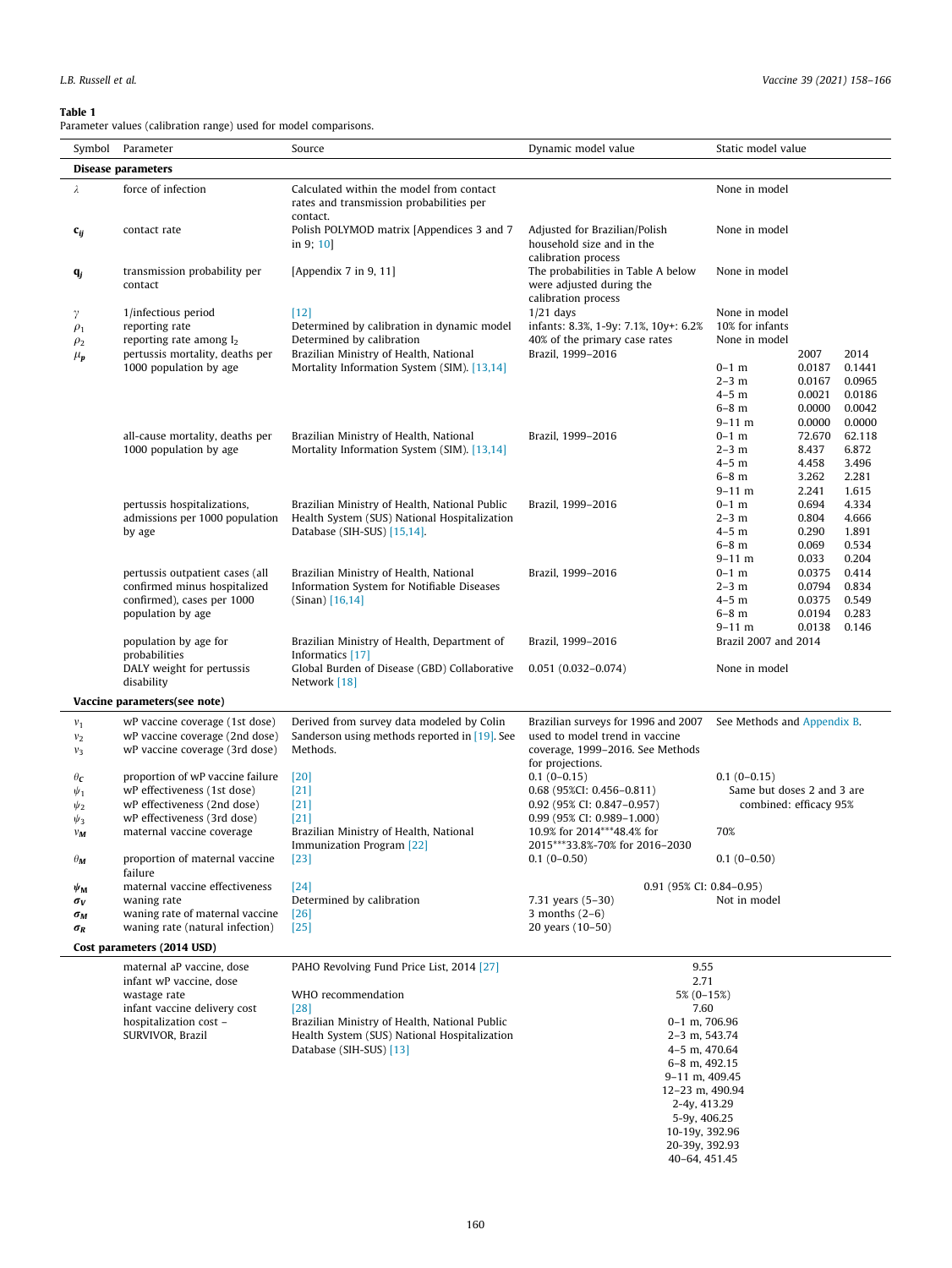| Symbol | Parameter                        | Source                                         | Dynamic model value | Static model value |  |
|--------|----------------------------------|------------------------------------------------|---------------------|--------------------|--|
|        |                                  |                                                |                     | 65+, 871.36        |  |
|        | hospitalization cost - DIED      | Brazilian Ministry of Health, National Public  |                     | $0-1$ m, $1138.23$ |  |
|        | Brazil                           | Health System (SUS) National Hospitalization   |                     | $2-3$ m, $1446.01$ |  |
|        |                                  | Database (SIH-SUS) [13]                        |                     | $4-5$ m, 1017.35   |  |
|        |                                  |                                                |                     | 6-8 m, 910.62      |  |
|        |                                  |                                                |                     | 9-11 m, 803.89     |  |
|        |                                  |                                                |                     | 12-23 m, 519.28    |  |
|        |                                  |                                                |                     | 2-4y, 519.28       |  |
|        |                                  |                                                |                     | 5-9y, 519.28       |  |
|        |                                  |                                                |                     | 10-19y, 519.28     |  |
|        |                                  |                                                |                     | 20-39y, 519.28     |  |
|        |                                  |                                                |                     | 40-64, 773.01      |  |
|        |                                  |                                                |                     | 65+, 594.65        |  |
|        | outpatient cost, per case (cases | Estimated from National Standardized           |                     | $<$ 4, 17.76       |  |
|        | requiring outpatient care only)  | pertussis treatment guidelines [29] using data |                     | $5-9, 14.16$       |  |
|        |                                  | from Brazilian Ministry of Health, Sources for |                     | 10-19, 16.25       |  |
|        |                                  | Outpatient Costs [30]                          |                     | 18+, 17.64         |  |

| Age groups                           |                    | $1-2v$               | 3-4v               | $5-9v$             | $10 - 14v$           | 15-24v               | $25 - 39v$           | $40 - 59v$            | $60 + v$             |
|--------------------------------------|--------------------|----------------------|--------------------|--------------------|----------------------|----------------------|----------------------|-----------------------|----------------------|
| Transmission probability per contact | $8.0\times10^{-4}$ | $9.0 \times 10^{-4}$ | $8.2\times10^{-4}$ | $8.6\times10^{-4}$ | $4.4 \times 10^{-4}$ | $1.6 \times 10^{-4}$ | $1.4 \times 10^{-4}$ | $0.05 \times 10^{-4}$ | $1.0 \times 10^{-7}$ |

Note. Vaccine is assumed to be equally effective against infection and disease.

risks of pertussis at younger ages and to model the infant vaccination schedule in realistic detail. In each infant age interval, following receipt of the vaccine (or not) and development (or not) of protection derived from maternal aP or infant wP vaccination, the infant can die of pertussis, die of other causes, or survive.

# 2.3.5. Costs

If the infant dies of pertussis, costs are incurred for treatment. If the infant survives, costs are incurred for subsequent doses of vaccine (if received), and, if the infant contracts pertussis, for pertussis treatment (hospital or outpatient). The same choices repeat at the next age interval. Vaccination is modeled by dose (1, 2, or 3) and an infant who does not receive a scheduled dose in one age interval is eligible to receive it in the next.

#### 2.4. Key differences between the models

# 2.4.1. Time horizon

The static model estimates annual outcomes for one year at a time based on data for that year. The dynamic model uses monthly data for 1999–2016 to project outcomes for 2017–2030, the basecase time horizon.

# 2.4.2. Age groups included

The static model includes only pregnant women and infants (<1 year). The dynamic model includes the entire population, grouped by age as follows: the same five age groups < 1 year, 12–23 months, 2–4 years, and 5–9, 10–14, 15–19, 20–29, 30–39, 40–49, 50–59, 60–69, 70–79 and 80 + years.

### 2.4.3. Measure of health outcome

The static model projects only years of life, and thus reports costeffectiveness as the cost of maternal immunization plus infant vaccination, compared with infant vaccination alone, per year of life gained by maternal immunization. The dynamic model incorporates the disutility of the weeks that an infant who contracts pertussis is ill, using disability weights, and thus its cost-effectiveness ratios are the cost per disability-adjusted life-year (DALY) averted of maternal immunization plus infant vaccination, compared to infant vaccination alone. Since, however, the disutility associated with pertussis lasts only a few weeks, the primary health gain comes from lives saved, so the reader can safely interpret the costeffectiveness ratios from the two models as comparable.

# 2.5. Scenarios defined for model comparisons

Two scenarios were defined to compare the models. Except as noted, the scenarios use the base-case parameter values.

Scenario 1. Herd Immunity. The first scenario evaluates maternal aP immunization against a range of coverage levels for infant vaccination. To represent that range we used infant vaccination coverage rates modeled from national household surveys by the methods in [\[19\]](#page-8-0). Two national surveys were available for Brazil, for 1996 and 2007. Since we wanted to explore the consequences not only of observed infant coverage levels in Brazil, but also of coverage levels outside that range, we made projections for five levels of infant coverage, two based on the Brazilian data and three based on data for three other LMICs. Brazil's 2007 data came from a special national survey. The other four surveys were conducted under the auspices of the Demographic and Health Surveys (DHS): Brazil 1996, Nigeria 2008, India 2005 and Bangladesh 2011. Nigeria's 2008 coverage is the lowest, Brazil's 2007 coverage and India's coverage are higher, but below the 90–95% target coverage range at one year of age. Brazil's 1996 coverage is in the target range and Bangladesh's survey reports rates above 95%. All five coverage levels are evaluated in the context of Brazil's experience with pertussis and Brazil's costs, so the cost-effectiveness results are interpreted as what would happen in Brazil at each coverage level.

Colin Sanderson modeled these national survey data to estimate the proportions of infants who received each of the three recommended doses of wP, by dose and week of age [19, 20a]. The vaccination probabilities used in the models – the probabilities that an infant receives dose 1, 2, or 3 in a given age interval – were derived from Sanderson's modeled data using the 2-month spacing between doses in Brazil's recommended schedule: dose 1 at 2 months, dose 2 at 4 months, and dose 3 at 6 months. To represent not just coverage but protection the calculations used data for the midpoint of each age interval since a few weeks must elapse after a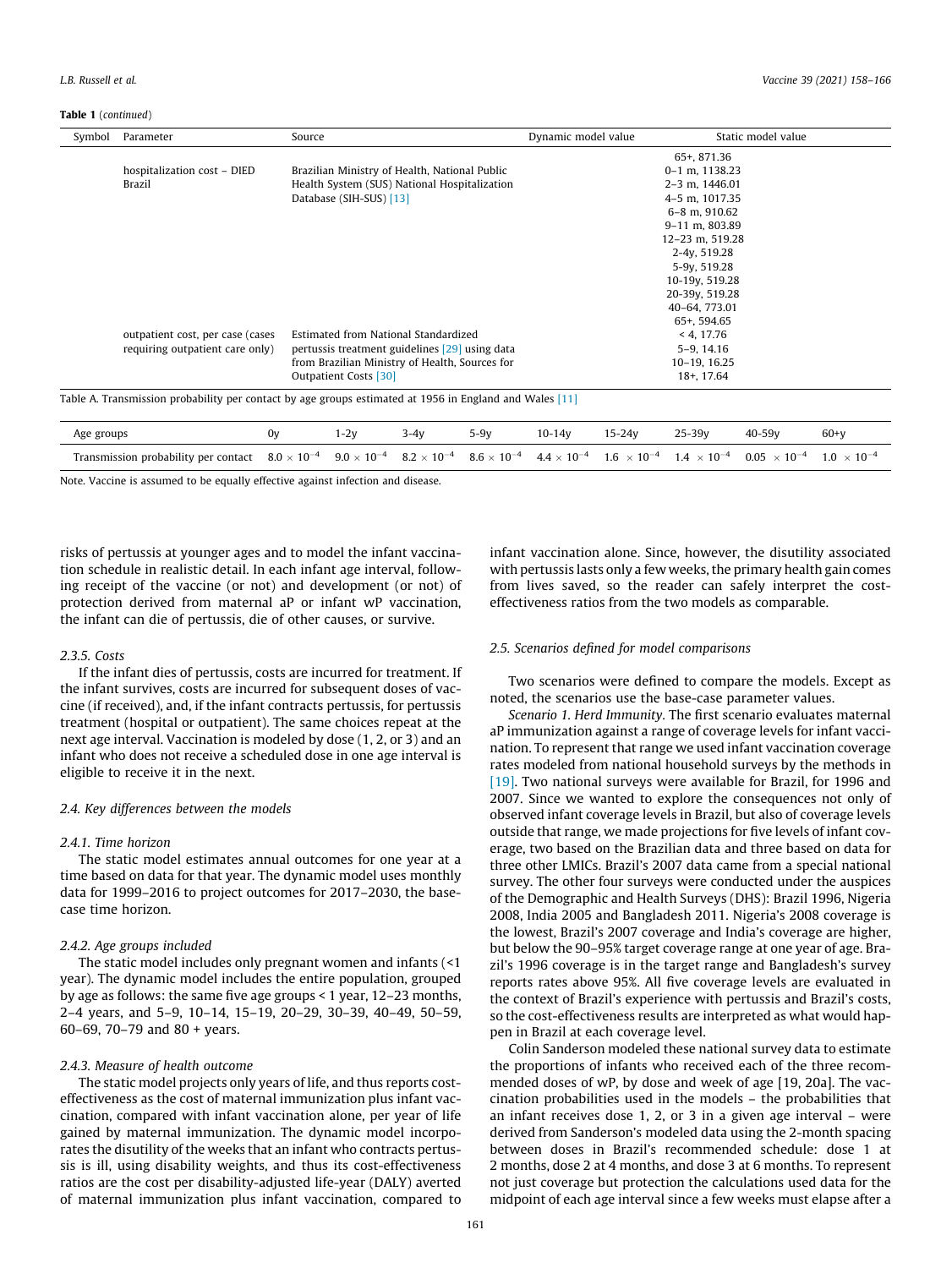<span id="page-4-0"></span>dose is received before the infant has developed immunity. See Appendix B for details of the vaccination probabilities calculated for the models.

As infant vaccination coverage was varied, the coverage of maternal aP vaccine was held at 70% in a given year for the static model, and throughout the projection period, 2017–2030, for the dynamic model. This level of maternal coverage was judged to be reasonable by the Brazilian public health experts on the research team in light of the coverage already achieved in Brazil, first by tetanus-diphtheria (Td) immunization for pregnant women, and, since 2014, by TdaP.

The projections for Scenario 1 were run for two prices of maternal aP vaccine, the base case of \$9.55/dose (the 2014 price available to Brazil through the Pan American Health Organization) and a low price of \$1/dose, such as might be available to low-income countries. Since maternal immunization has been implemented in Brazil by replacing Td vaccination for pregnant women with TdaP, we assumed no additional delivery cost associated with aP immunization, and since the cost of the tetanus and diphtheria components is very small we treated the full vaccine price as the cost of aP.

For each level of infant coverage and maternal vaccine price the dynamic model estimated a single cost-effectiveness ratio for the projection period, 2017–2030. The static model estimated costeffectiveness ratios for two years, 2007, an ordinary endemic year, and 2014, the peak of the pertussis resurgence in Brazil.

Scenario 2. Time Horizon. As is typical for dynamic models, the dynamic model estimates an average ratio that represents maternal immunization's cost-effectiveness over the model's time horizon for projections (2017–2030 for the base case). The static model estimates a cost-effectiveness ratio for a single year, based on the conditions for that year. To explore the effect of the differences in time horizon between the two models, we held infant vaccination coverage at the level of Brazil 2007, and maternal aP coverage at 70%, for all the projections for this scenario.

The dynamic model then projected cost per DALY averted for three time horizons: 2017–2025, 2017–2030, and 2017–2045. The static model projected cost-effectiveness for 2007 and 2014. A static model can, if populated with data averages, project average cost-effectiveness over multiple years. To explore the effect of doing this, the static model was also used to make projections based on the average probabilities of death from other causes, death from pertussis, pertussis hospitalization, and pertussis outpatient cases for the years 1999–2016, the same period on which the dynamic model was calibrated.

# 2.6. Uncertainty

We calculated 90% confidence intervals around the costeffectiveness estimates of the static model using the probabilistic version of that model. As explained in [\[8\]](#page-8-0) the probabilistic version assigns a distribution to each parameter and the model then estimates cost-effectiveness ratios repeatedly, each time using new sets of values randomly drawn from these distributions. Each 90% interval is based on 1000 such estimates and shows the lower and upper bounds that, between them, include 90% of the estimates. Following ISPOR-SMDM recommendations [\[2\],](#page-7-0) the dynamic model was not made probabilistic and no confidence intervals are presented for it. Instead we note when its projections fall in the confidence intervals defined for the static model.

# 3. Results

This section presents cost effectiveness ratios for maternal immunization for each of the scenarios just described. Costs are in 2014 US dollars.

#### 3.1. Scenario 1. Herd immunity

The first scenario evaluates the cost-effectiveness of maternal aP immunization at five different levels of routine infant wP coverage. For short, the five levels are referred to as Low (Nigeria 2008), Moderate1 (Brazil 2007), Moderate2 (India 2005), High (Brazil 1996), and Highest (Bangladesh 2011). The percentages of infants who had received at least one dose of pertussis vaccine by 26 and 52 weeks of age will help convey the differences among them: Nigeria (44%, 49%), Brazil 2007 (59%, 90%), India (69%, 72%), Brazil 1996 (89%, 94%), and Bangladesh (96%, 97%). The complete infant vaccination schedule, shown in Appendix B, is more complex and reflects doses delivered in each age interval during the first year.

#### 3.1.1. Static model

Maternal immunization saves infant lives, but at the price Brazil paid for maternal aP vaccine in 2014, \$9.55/dose, the additional costs outweigh the savings in treatment from fewer cases of infant pertussis ([Table 2](#page-5-0)). The additional cost per life-year increases as routine infant vaccination coverage rises from Low to Highest. At 2007 pertussis incidence, the cost rises from \$12,295/life-year at Low coverage to \$15,467/life-year at the Highest coverage, an increase of 26%. Cost per life-year is much lower at 2014 pertussis incidence, even at a maternal vaccine price of \$9.55/dose, because rates of disease and death among infants were substantially higher in 2014, the peak of the resurgence, than in 2007 (see [Table 1\)](#page-2-0). In 2014 the additional cost of maternal immunization was \$1,061/ life-year at Low infant coverage and \$1,468/life-year at the Highest infant coverage.

At a maternal vaccine price of \$1/dose, cost per life-year is substantially lower under both 2007 and 2014 pertussis incidence, even as it again rises with the level of routine infant vaccination coverage ([Table 2](#page-5-0)). Under 2007 conditions, the cost is less than \$1,000/life-year at all levels of infant vaccination coverage. Under 2014 conditions, maternal immunization is cost-saving at every level of infant coverage.

The static model was also used to project the cost-effectiveness of maternal immunization under average conditions for the period 1999–2016, a scenario more like that projected by the dynamic model. Under average conditions and a maternal vaccine price of \$9.55/dose, the additional cost of maternal immunization is intermediate between the estimates for 2007 and 2014, rising from \$6,563/life-year at Low infant coverage to \$8,290 at the Highest coverage.

### 3.1.2. Dynamic model

Like the static model, the dynamic model estimates that maternal immunization saves lives, usually at additional cost, although it can be cost-saving in some conditions, especially when the price of the maternal vaccine is very low.

The pattern of cost/DALY projected by the dynamic model as routine infant vaccination coverage rises, however, stands in stark contrast to that of the static model. At both prices for maternal aP vaccine, maternal immunization is projected to be cost-saving at low infant vaccination coverage. But as infant coverage rises cost/ DALY averted rises sharply. With infant coverage at the High and Highest levels, both of which are high enough to begin to eliminate the disease from the population, maternal aP immunization becomes a very expensive way to prevent infant disease and death: at the Highest level of infant coverage, and a maternal vaccine price of \$9.55/dose, the cost is \$2 million per DALY averted ([Table 2](#page-5-0) and [Fig. 1\)](#page-6-0). At the much lower price of \$1/dose, it is \$206,487/DALY ([Table 2](#page-5-0)).

The costs per DALY (or life-year) estimated by the two models are not close. The estimates from the dynamic model fall outside the 90% interval for the static model's estimates ([Table 2;](#page-5-0) CIs are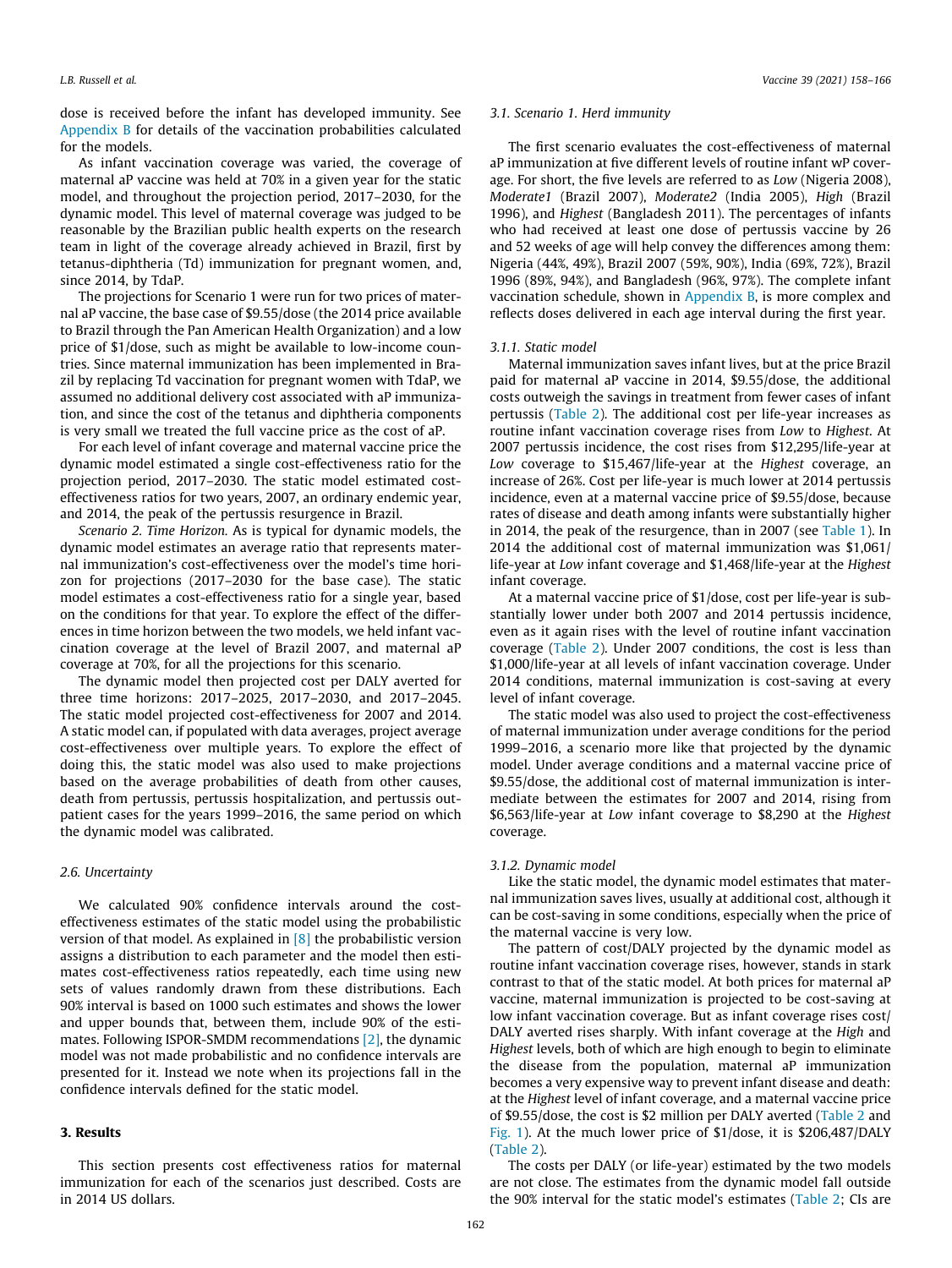#### <span id="page-5-0"></span>Table 2

Cost per life-year/DALY (2014\$) by type of model, maternal vaccine price, infant vaccine coverage, and time period.

| Infant vaccine coverage <sup>a</sup>             | Static model                                                                                |                                                               |                                                          |                                                               |                                                               |                                                               |                                                         |                                                           |                                                          | Dynamic model                                                        |
|--------------------------------------------------|---------------------------------------------------------------------------------------------|---------------------------------------------------------------|----------------------------------------------------------|---------------------------------------------------------------|---------------------------------------------------------------|---------------------------------------------------------------|---------------------------------------------------------|-----------------------------------------------------------|----------------------------------------------------------|----------------------------------------------------------------------|
|                                                  | Cost/life-year                                                                              | 90% confidence<br>interval <sup>b</sup>                       |                                                          | Cost/life-year                                                | 90% confidence<br>interval <sup>b</sup>                       |                                                               | Cost/life-year                                          | 90% confidence<br>interval <sup>b</sup>                   |                                                          | Cost/DALY                                                            |
|                                                  | 2007                                                                                        | 10%                                                           | 90%                                                      | 2014                                                          | 10%                                                           | 90%                                                           | 1999-2016                                               | 10%                                                       | 90%                                                      | 2017-2030                                                            |
|                                                  | Maternal vaccine price \$9.55/dose                                                          |                                                               |                                                          |                                                               |                                                               |                                                               |                                                         |                                                           |                                                          |                                                                      |
| Low<br>Moderate1<br>Moderate2<br>High<br>Highest | \$12,295<br>\$12,469<br>\$13,140<br>\$14,861<br>\$15,467<br>Maternal vaccine price \$1/dose | \$7,457<br>\$6,031<br>\$6,751<br>\$7,364<br>\$9,650           | \$35.506<br>\$31.278<br>\$34.832<br>\$41.439<br>\$69,078 | \$1,061<br>\$1,084<br>\$1,172<br>\$1,392<br>\$1,468           | \$544<br>\$278<br>\$442<br>\$550<br>\$906                     | \$2.677<br>\$2,039<br>\$2.448<br>\$2,956<br>\$3,788           | \$6,563<br>\$6,658<br>\$7,025<br>\$7,962<br>\$8,290     | \$3.797<br>\$3,322<br>\$3.502<br>\$4,106<br>\$5,353       | \$18,338<br>\$16,099<br>\$19.757<br>\$21,601<br>\$37,818 | $-51,844$<br>\$3,194<br>\$33,939<br>\$1,265,552<br>\$2,084,122       |
| Low<br>Moderate1<br>Moderate2<br>High<br>Highest | \$444<br>\$463<br>\$535<br><b>\$721</b><br>\$787                                            | $-$ \$652<br>$-$ \$952<br>$-$ \$576<br>$-$ \$566<br>$-$ \$153 | \$2.680<br>\$1.910<br>\$2,306<br>\$2.858<br>\$5.335      | $-$ \$654<br>$-$ \$649<br>$-$ \$634<br>$-$ \$595<br>$-$ \$581 | $-$ \$951<br>$-$ \$954<br>$-$ \$957<br>$-$ \$916<br>$-$ \$838 | $-$ \$362<br>$-$ \$412<br>$-$ \$384<br>$-$ \$334<br>$-$ \$221 | $-5121$<br>$-$ \$110<br>$-$ \$69<br>\$35<br><b>\$72</b> | $-$ \$850<br>$-$ \$956<br>$-5775$<br>$-5772$<br>$-$ \$663 | \$1,006<br>\$703<br>\$832<br>\$1.121<br>\$1.961          | $-$ \$2,672<br>$-$ \$1,966<br><b>\$841</b><br>\$124.425<br>\$206,487 |

Note. The static model estimates life-years, the dynamic model disability-adjusted life-years. See Methods.

a. See the first paragraph of the results section and [Appendix B](#page-4-0) for detailed information about these coverage levels.

b. See Methods for an explanation of how the intervals were calculated.

not included in [Fig. 1](#page-6-0) because they would not show up given the difference in cost-effectiveness ratios depicted there).

# 3.2. Scenario 2. Time Horizon: Average versus Single-Year estimates

The second scenario examines the impact of the different time horizons used for making estimates in the static and dynamic models. [Table 3](#page-6-0) shows estimates for three time periods for each model. All the estimates are based on infant vaccination coverage at the level of Brazil 2007 (Moderate1), for the period shown for the static model and for the entire projection period for the dynamic model, and a maternal vaccine price of \$9.55/dose.

# 3.2.1. Static model

The static model's estimates reflect pertussis incidence in the specified year – low incidence in 2007, high incidence in 2014, and in between those two extremes over the longer period, 1999–2016. Maternal aP immunization adds to costs in all three periods, but costs the most per life-year saved in 2007, the least in 2014, and, again, between those two extremes in 1999–2016. Note that Table 2 also showed the results for 1999–2016 at Brazil's 2007 infant vaccination coverage (Moderate1). There they showed how the cost-effectiveness of maternal immunization changes as infant coverage changes. In [Table 3](#page-6-0) they emphasize the effect of looking at a time period longer than one year.

#### 3.2.2. Dynamic model

The dynamic model's projections fall in the same general range as those from the static model. The dynamic model also shows, however, that cost per DALY averted declines as the time horizon of the projection grows longer. The reason for this pattern is that, at the infant coverage of Brazil 2007, the dynamic model projects disease under routine infant vaccination alone rising from 2017 to a peak at 2025, then declining slowly but remaining above the 2017 level through 2045. Under maternal immunization plus routine infant vaccination, the level of disease declines slowly and steadily from 2017. As a result, the longer time horizons involve higher average levels of disease under infant vaccination alone, maternal immunization prevents more disease, and the cost/DALY declines as the time horizon lengthens through 2045. Over still longer time horizons cost/DALY might remain steady or even begin to rise, depending on the level of infant coverage.

#### 4. Discussion

Our models, built to evaluate maternal aP immunization, and using the same data sources for the same middle-income country, Brazil, make it possible to explore the well-known differences between static and dynamic models, not just conceptually but by comparing their estimates of the cost-effectiveness of maternal aP immunization.

The main finding of our analysis is that the background effect of routine infant pertussis vaccination, operating through herd immunity, is critical to the cost-effectiveness of maternal aP immunization. The infant vaccination coverage level required to eliminate pertussis is thought to be in the range 90–95% [\[3\].](#page-8-0) Coverage at the two highest levels used in our projections are at or above 90–95%. With coverage that high in the model, there is so little pertussis circulating in the population that newborns are at almost no risk, even without maternal immunization. The dynamic model makes this clear as its estimate of the cost of averting a DALY rises sharply when infant coverage is in this range, making maternal immunization very expensive. The static model fails to reflect the sharp rise in cost per life-year when pertussis drops to such low levels in the population and shows only a much more modest rise.

The dynamic model also shows maternal aP immunization to be cost-saving at low infant coverage, even when the static model does not. When infant coverage is low, the level of pertussis circulating in the population rises and feeds back into a higher risk for unvaccinated infants.

It is important to note that these conditions do not apply to all maternal immunization. Maternal immunization to protect infants against group B streptococcal (GBS) disease, for example, is a case in which only pregnant women are vaccinated – there is no vaccination of infants or others in the population [\[31\]](#page-8-0). In that case Brisson's comment applies [\[1\]](#page-7-0): ''If only a small proportion of the population is immunized (low coverage or targeted vaccination), or the vaccine does not prevent the circulation of the pathogen (as occurs with some vaccines), then herd-immunity effects are negligible. Under such conditions, static and dynamic models produce similar results." The results of this analysis show that the effects of a targeted vaccination program are different when it takes place against a background of vaccination of the larger population. When an intervention such as maternal acellular pertussis immunization, which is too small to have significant herd immunity effects itself, takes place against a background of vaccination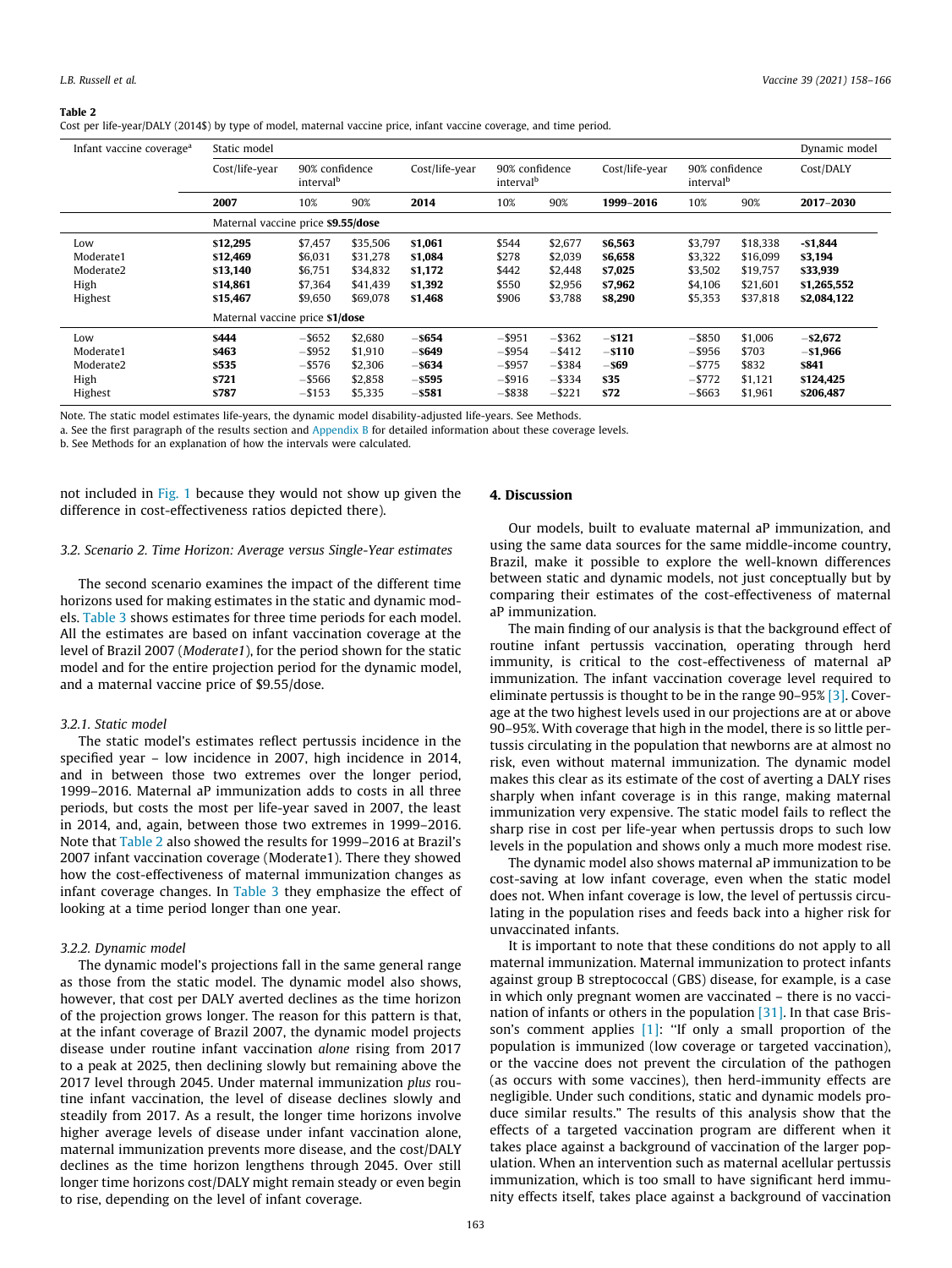<span id="page-6-0"></span>

#### Static model □ Dynamic model

Fig. 1. Effect of Herd Immunity: Cost per life-year saved/DALY averted by type of model, maternal vaccine price, \$9.55/dose.

# Table 3

Cost per life-year/DALY by type of model and time horizon.

| Static model<br>(90% confidence interval) |                           |                           | Dynamic model |           |           |
|-------------------------------------------|---------------------------|---------------------------|---------------|-----------|-----------|
| 2007                                      | 2014                      | 1999-2016                 | 2017-2025     | 2017-2030 | 2017-2045 |
| \$12,469<br>\$6,021-30,397                | \$1,084<br>$$312 - 2.108$ | \$6,658<br>\$3,251-16,791 | \$6.785       | \$3.194   | \$2,511   |

Note. The static model estimates life-years, the dynamic model disability-adjusted life-years.

in the rest of the population, a dynamic model is crucial to accurate estimates of its cost-effectiveness.

# Given recent modeling guidelines [\[2\]](#page-7-0) and the trend in the literature toward dynamic transmission models, is there a role for static models when vaccination is widespread in the population? The rest of the discussion considers that question.

# 4.1. Advantages of dynamic models

The principal advantage of dynamic models is the purpose for which they were designed, the ability to simulate the effects of herd immunity and thus the effects of interventions against infectious disease in one group of the population on the rest of the pop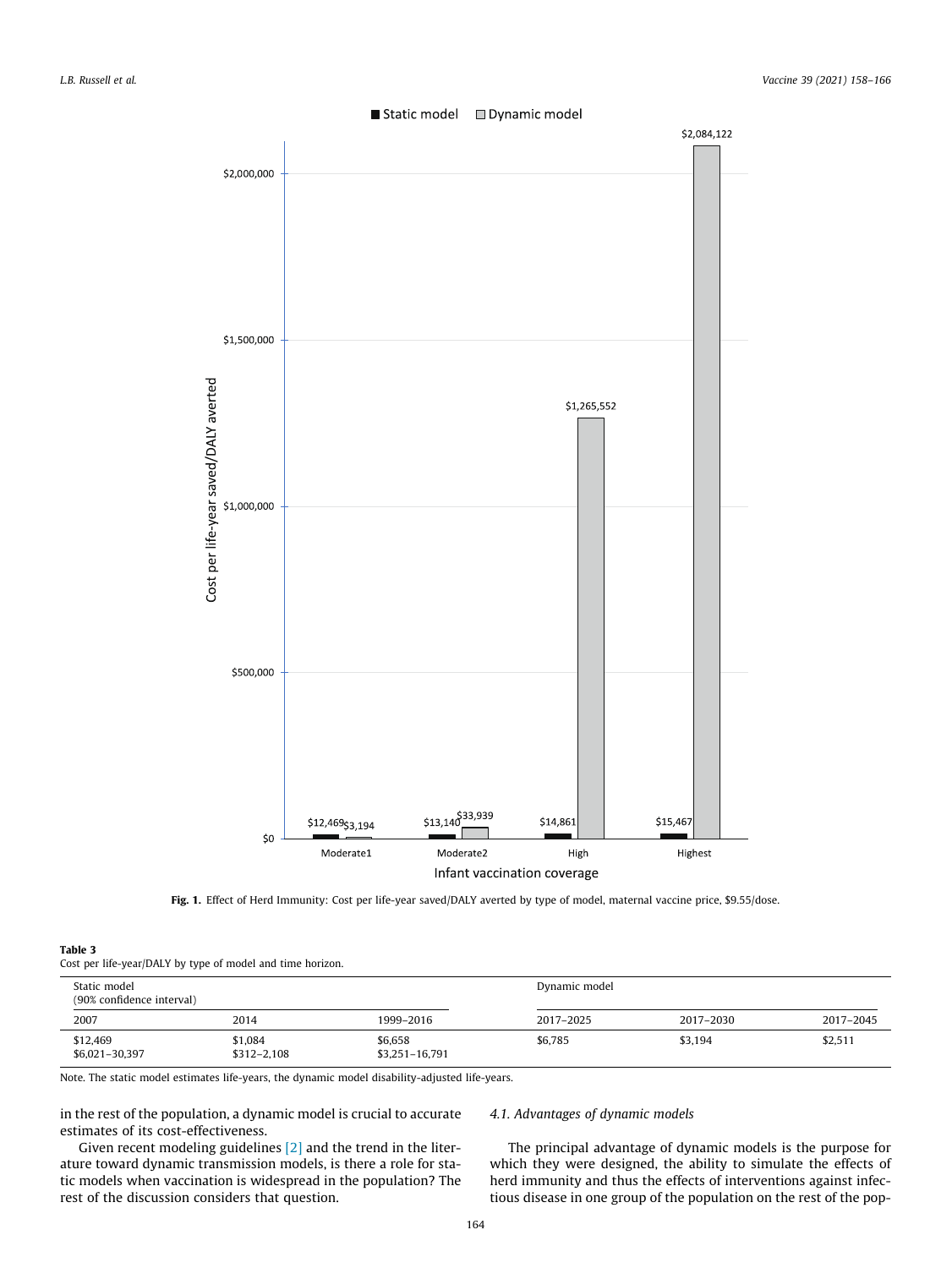<span id="page-7-0"></span>ulation. As our results have shown, static models can be misleading when used to evaluate an intervention that, while itself targeted to a small proportion of the population, takes place against a background that includes vaccination of large groups of the population. The results of a static model are, of course, particularly misleading when background vaccination reaches the level at which herd immunity becomes a significant factor.

Because they project the pattern of disease incidence over time, dynamic transmission models can show the path disease incidence follows as an intervention is introduced and becomes widespread, while static models cannot. For a longer planning horizon the averages produced by dynamic models are thus appropriate. For a shorter horizon, e.g., during an epidemic, static models may be sufficient. Note that static models do not usually incorporate the longterm duration of immunity conferred by a vaccine, because their time horizons are short. The very short period of immunity conferred by maternal aP vaccine played a role in this static model, which focused on the first year of life, but the longer period of immunity conferred by infant vaccination did not.

Although not demonstrated in this paper, since dynamic models incorporate all groups in the population they can evaluate interventions in any group – adolescent boosters, for example – and their population effects. It also is worth noting that the direct impact of vaccination on pregnant women was not included in this dynamic model (nor in the static model).

#### 4.2. Advantages of static models

The principal advantages of static models are that they can be built more quickly and are easier to use. That makes it possible to get answers to pressing policy questions more quickly. The static model reported here was complete and providing results a year after the project was funded, while the dynamic model took another year to reach that point. As a result, static models may serve for preliminary exploration of a situation involving an infectious disease, perhaps while a dynamic model is being developed. It is worth noting that the direction of change and the principle drivers of change were the same in the static and dynamic models presented here, although the magnitudes of change were often very different.

Static models require less data than dynamic models and little or no use of data that, if not actually unobservable, are unavailable, such as contact rates and probabilities of transmission of infection upon contact. In a dynamic model these parameters are often assigned values through calibration, the process in which a range of plausible values is tried and the values that produce the best fit between the model's projections and the projection targets, such as disease incidence, are selected. The calibration process is useful in itself, providing information about the most likely values for these parameters, but is computationally intensive and timeconsuming.

For the same reason, it is easier to change parameter values in a static model and to explore the impact of the change. Changing parameter values that were determined by calibration in a dynamic model can require re-calibrating the model.

Poor data limit both types of models. Static models can be tailored to the available data more easily than can dynamic models, which, by their nature, need to simulate the disease process. Static models can also more easily incorporate probabilistic sensitivity analysis [2]. While static models can thus more easily explore the implications of uncertainty about key parameters  $(31)$  is an example), neither type of model can overcome the problems caused by seriously inaccurate data. In this project we found, for example, that administrative data on vaccine coverage overstated true coverage to such an extent as to show that pertussis should have been eliminated, leaving no role for maternal immunization;

the problem was not the model's estimates but the inaccuracy of the data, and was resolved in this case by locating more accurate coverage data from household surveys [\[19\]](#page-8-0).

# 4.3. Conclusion

Because of the greater ease with which they can be built and used, static models may continue to play a useful role in the evaluation of interventions against infectious diseases, especially interventions that are small relative to the disease and that do not occur against a background of other interventions that alter disease transmission in the population. They can be particularly useful in providing policymakers with quick and early insights during the development of the investment case for an intervention. When, however, the intervention being evaluated will be applied in a situation where other interventions against the same disease, such as infant vaccination, are widespread enough to produce herd immunity, dynamic models are needed to produce accurate estimates of the target intervention's health outcomes, costs, and costeffectiveness. Our results, together with the companion papers in this issue by Kim [\[9\]](#page-8-0) and Luz [\[32\]](#page-8-0) support the recommendation that dynamic models are needed to evaluate the costeffectiveness of interventions that are implemented in these conditions in LMICs.

# Funding

Bill & Melinda Gates Foundation Grant OPP1124529

#### Declaration of Competing Interest

The authors declare the following financial interests/personal relationships which may be considered as potential competing interests: Dr. Sinha was at Rutgers School of Public Health until August 2016, but is currently employed by Merck Research Laboratory, a division of Merck & Co. Dr. Andrade has received lecture fees and travel grants from GlaxoSmithKline and Pfizer. Dr. Minamisava has received travel grants from GlaxoSmithKline. The other authors have no conflicts of interest.

#### Acknowledgments

We thank Dr. Mark Jit for his advice on the structure and calibration of the dynamic model.

#### Financial disclosure

Professor Pejman Rohani, University of Georgia, served as a paid consultant to the project, providing advice on the structure and calibration of the dynamic model. Except as noted above in the Declaration of Competing Interest statement, the authors have no financial relationships relevant to this article to disclose.

# Appendix A. Supplementary data

Supplementary data to this article can be found online at <https://doi.org/10.1016/j.vaccine.2020.09.006>.

# References

- [1] [Brisson M, Edmunds WJ. Economic evaluation of vaccination programs: the](http://refhub.elsevier.com/S0264-410X(20)31148-8/h0005) [impact of herd-immunity. Med Decis Making 2003;23:76–82](http://refhub.elsevier.com/S0264-410X(20)31148-8/h0005).
- [2] [Pitman R, Fisman D, Zaric GS, Postma M, Kretzschmar M, Edmunds J, et al.](http://refhub.elsevier.com/S0264-410X(20)31148-8/h0010) [ISPOR-SMDM Modeling Good Research Practices Task Force. Dynamic](http://refhub.elsevier.com/S0264-410X(20)31148-8/h0010) [transmission modeling: a report of the ISPOR-SMDM Modeling Good](http://refhub.elsevier.com/S0264-410X(20)31148-8/h0010) [Research Practices Task Force Working Group-5. Med Decis Making](http://refhub.elsevier.com/S0264-410X(20)31148-8/h0010) [2012;32:712–21.](http://refhub.elsevier.com/S0264-410X(20)31148-8/h0010)